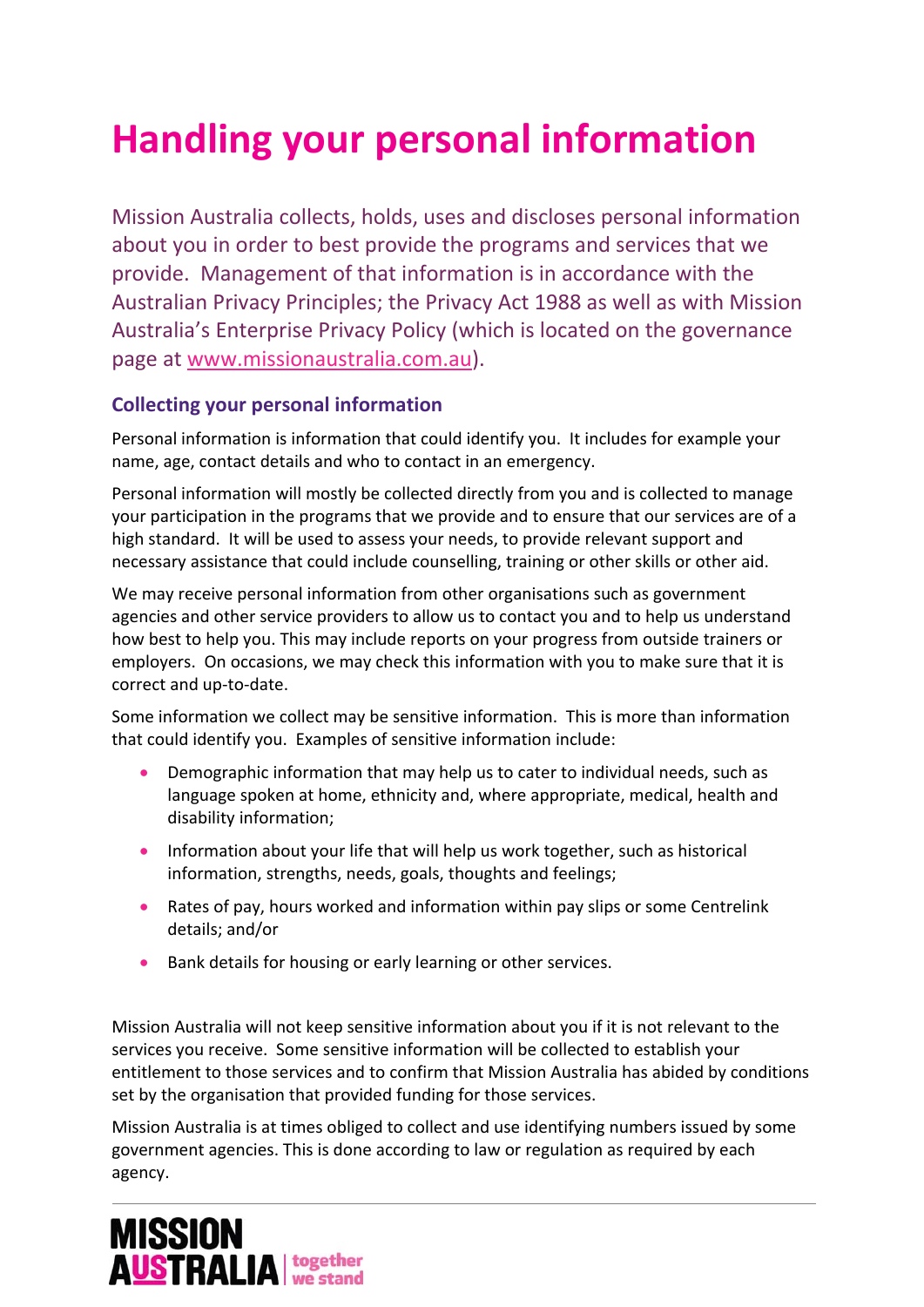# **Holding your personal information**

Mission Australia holds your personal information to enable us to provide the services that we provide. We handle sensitive information with particular care. When you supply private and sensitive information to Mission Australia, it is kept in secured areas in locked filing cabinets and on password protected computer systems and/or in encrypted electronic files.

Access to records containing personal information is generally restricted to those individuals who need it to carry out their work under Mission Australia's programs. This is intended to protect the personal information from misuse, interference, loss, unauthorised modification or improper disclosure.

Sometimes, the personal information is stored on computer systems located overseas. Where this occurs, the information is held there for Mission Australia's use only. No disclosure of personal information is made overseas.

## **Access & correction of your personal information**

From time to time, Mission Australia will seek to confirm the accuracy of the personal and sensitive information that we hold and to bring it up-to-date. This is to help us provide the best services that we can provide for your circumstances. Mission Australia will take reasonable steps to ensure that the person seeking access is in fact the individual to whom the data relates; or is otherwise entitled to access the information.

You can request access to the personal and sensitive information that we hold provided that it is a reasonable request. There may be a fee to do this to cover our costs in providing that access. If access is denied or refused, we will provide reasons for this decision. You may request Mission Australia to correct the information that we hold so that it is accurate and up‐to‐date. Mission Australia reserves the right to retain any or all of the information that we hold on the premise that it must be available to us so that we can provide the best services that we can provide.

#### **Using your personal information**

Your personal information, including sensitive information, is used by Mission Australia to provide the best services to you that we can provide. This may include using it to recommend other services or programs that Mission Australia provides to help you join a different or separate program that fits your needs.

#### **Disclosing your personal information**

Mission Australia does not disclose your personal information unless it is necessary to do so. We disclose your personal information to other organisations in certain circumstances with the intent of providing you the best services we can provide. This can occur in circumstances that may include disclosure to:

- Another service provider that provides similar, or additional, programs or services to ours in order for you to transfer to their services,
- A government agency that provides Mission Australia with funding to provide particular programs and services. This occurs when there is an obligation under the funding agreement that we disclose personal information to the government agency,